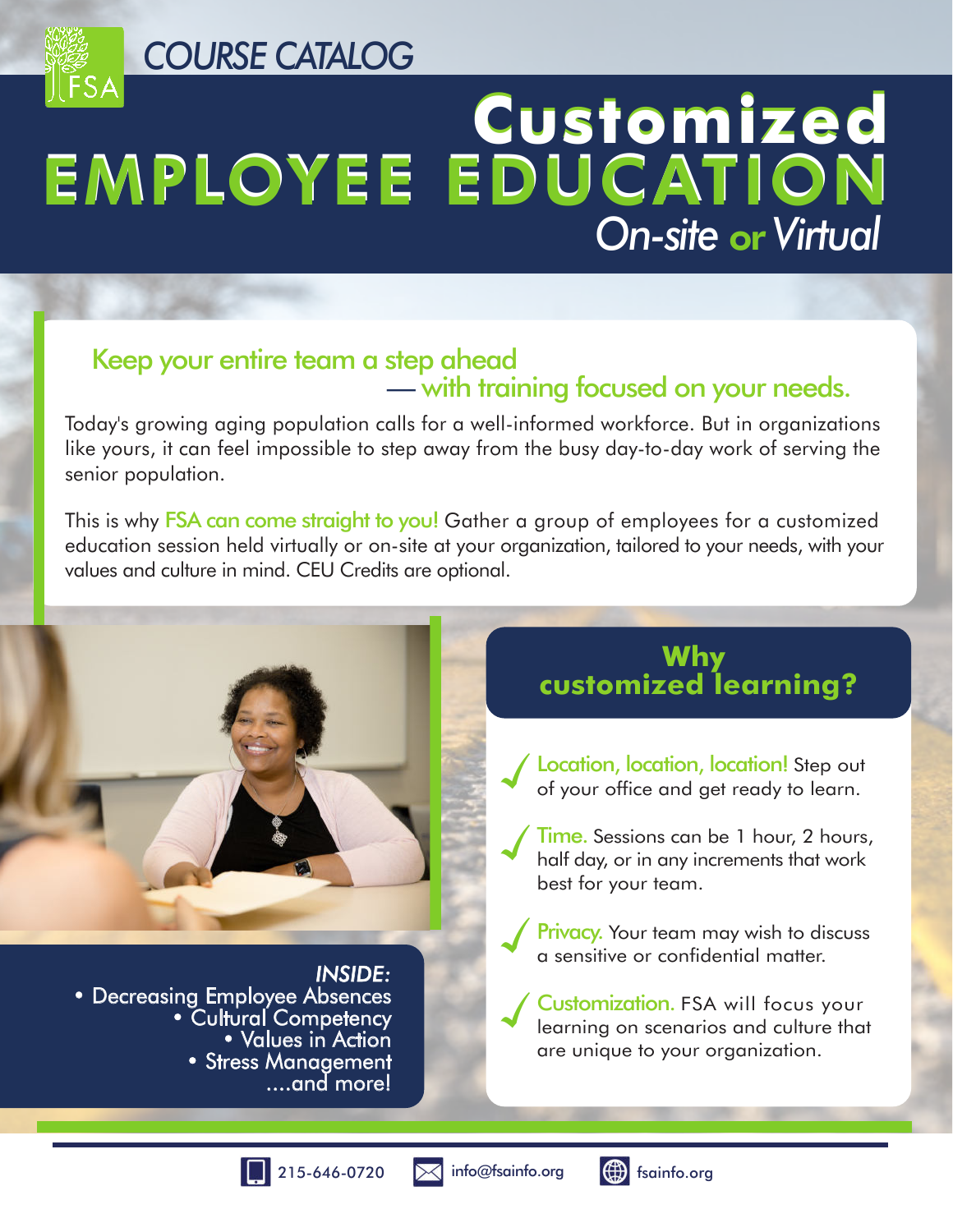# **MANAGEMENT/LEADERSHIP**

#### **Leadership Styles (Myers Briggs Type**

**Indicator)** Myers-Briggs Type Indicator® (MBTI) focuses on natural preferences and how we relate to those whose are different. It is the most widely used personality instrument in the world, bringing greater understanding of how to live and work with others.

**Conflict Management** What's your conflict management style? Most of us have one style that we gravitate to naturally. Learn how to address conflict effectively using your knowledge of your own style and through understanding the styles of others.

**Coaching Skills for Managers** Explore how coaching can be an important management tool. Learn methods and tips to encourage staff development while they perform the work of the organization.



**Delegation Skills** Employ better delegation as part of your leadership and time management skills development. We will discuss the benefits of and barriers to successful delegation, and examine the seven steps of effective delegation.

**Active Listening** What are the reasons for and repercussions of failing to listen effectively? Discuss the importance of effective and active listening and strategies that will help you be an active listener.

**Decreasing Employee Absences** Tackle causes of absenteeism and prevent it, rather than managing absences as they happen. We will also examine "presenteeism" and its effects.

**Team Dynamics** What can you do to help your team transform to a high performing, productive unit? Learn frameworks for stages of team development and how to manage people through each stage while avoiding common team dysfunctions and pitfalls.

**Dealing with Difficult People** We all have to deal with conflict at some point in our lives. At times though, it seems that we come into conflict with some people more than with others. Find out why and learn how to deal with their behaviors.

**Creating Engaging Meetings** Learn tips and methods to create engaging results-driven meetings where staff stay present, contribute and add value. Tools for virtual and in-person meetings will be shared.

**Leading from the Middle** Understand the strain of the middle manager and how to be effective managing "up" and "down."

**Feedback in the Workplace** Understand why feedback is important and define the different types of feedback; discuss best practices; develop skills and implement plans to give and receive positive and corrective feedback.

**Emotional Intelligence** Having the capacity to reflect and self-manage will enhance the ability to work with others. Gain a greater understanding of your personal style, uncover key strengths and opportunities for growth and explore how your view of others may be a barrier to maximizing communication and performance.

Did you know? Employees in all departments and at any level can benefit from FSA trainings.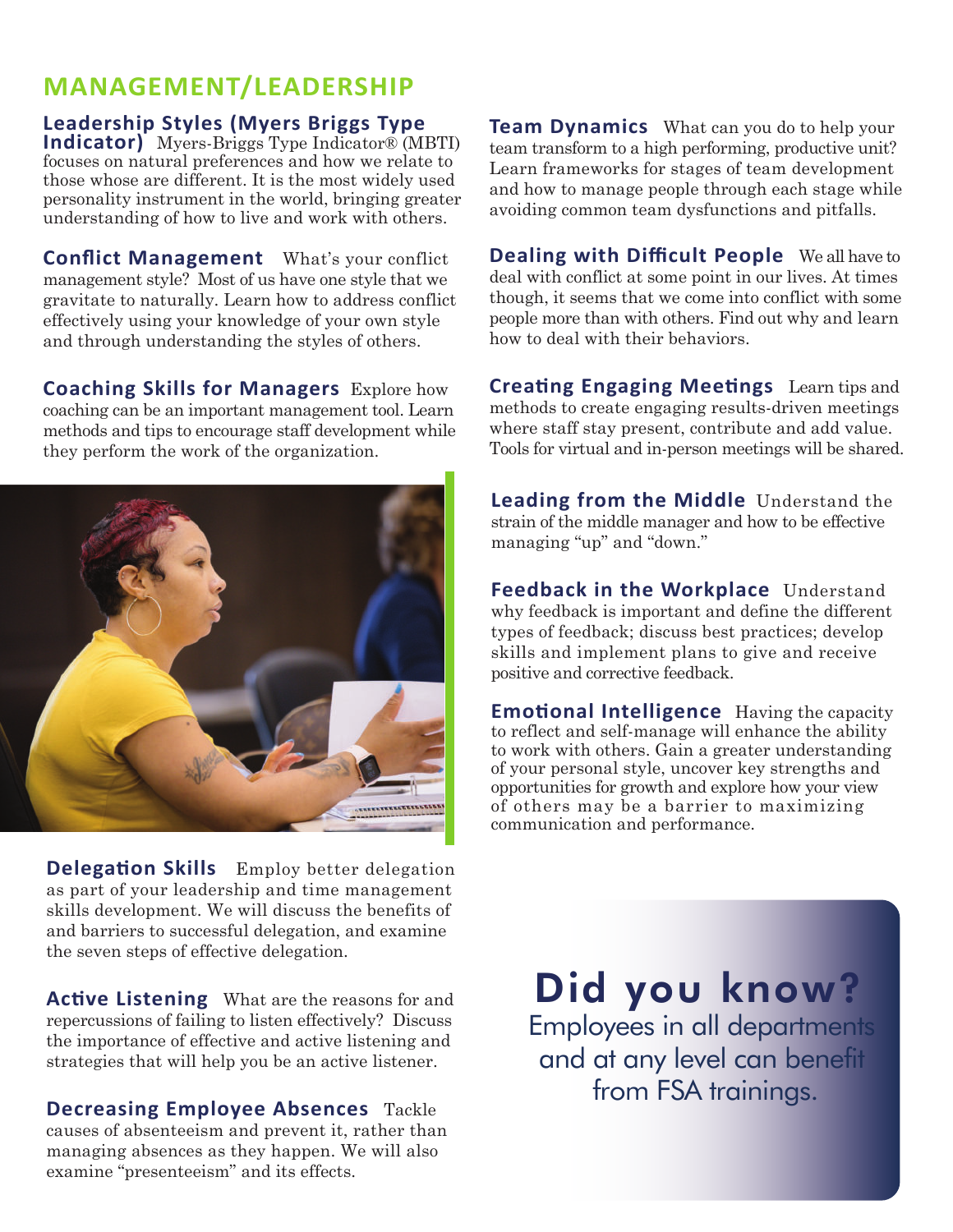# **ORGANIZATIONAL CULTURE**

**Values in Action** Are you interested in having staff understand and connect to the values of your organization? Attendees will work together to share examples of your organization's values and the practices that reflect those values.

**Managing Change** Increase your effectiveness as an ambassador of change; both the changes you don't have control over and the ones you make. Examine how to deal with change yourself and learn tools to help others on your staff.

### **DIVERSITY, EQUITY & INCLUSION**

**Brave Conversations** Create a brave space for people to have difficult conversations in the workplace. Topics for discussion include empathic listening, power dynamics, impact versus intent and more.

**Managing Generations** Develop

intergenerational inclusion at work. Discuss the benefits of and possible areas for friction with generational diversity in the workplace and learn techniques for how to motivate and engage different generations.

#### **Guide to Diversity, Equity, Inclusion**

**and more** We will start with the basics: defining diversity, equity, inclusion and more, then talk about what they look like within your organization. From there, we'll brainstorm actions to build your own framework for inclusivity and diversity on your team.

**Unconscious Bias** We will define "unconscious bias" and identify the biases we all have. By using mindfulness techniques to not act on biases, we can contribute to a shift, both in our personal and work environments. We will also explore ways to manage the biases of others. **Employee Engagement** Define employee engagement and discuss how you can increase it in your staff. Explore the differences between engagement, motivation and other related concepts, identify areas that affect your employees' engagement and pinpoint strategies to increase it.

**Bullying and Harassment** You have heard the words bullying and harassment, but what do they exactly mean? Learn tools to help determine if someone has been bullied, and how to prevent and address these behaviors at work.



**Cultural Competency** What does it mean to be a culturally competent organization? Learn how to uncover biases in your business practices and begin to explore ways your organization can ensure it is accommodating a culturally diverse population of residents, clients, employees and business partners.

**Psychological Safety** Analyze the factors that drive psychological safety and pinpoint the things that undermine it. You will leave with the foundation of a strategy to support psychological safety within your team.

To learn more about our educational offerings, visit fsainfo.org